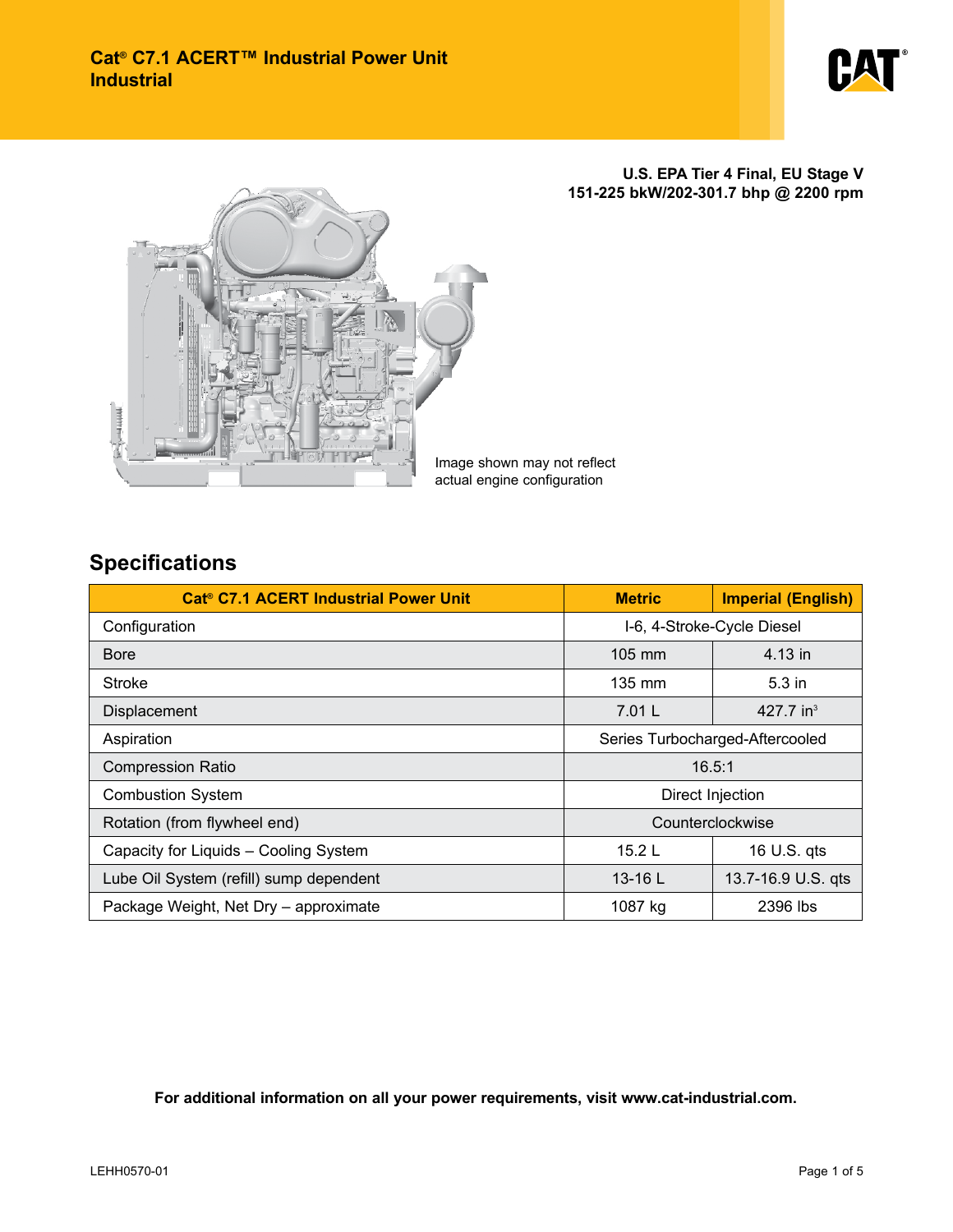

## **Features**

#### **Emissions**

Meets U.S. EPA Tier 4 Final, EU Stage V emission standards.

#### **Reliable, Quiet, and Durable Power**

World-class manufacturing capability and processes coupled with proven core engine designs assure reliability, quiet operation, and many hours of productive life.

#### **High Performance**

Series turbocharging with smart wastegate available on all ratings for fast response, high power, and increased torque.

#### **Fuel Efficiency**

Fluid consumption optimized to match operating cycles of a wide range of equipment and applications.

#### **Fuel & Oil**

Tier 4 Final/Stage V engines require ultra-low sulfur diesel fuel (ULSD with 15 ppm of sulfur or less) and new oil formulations to support the new technology. Cat<sup>®</sup> engines are designed to accommodate B20 biofuel. Your Cat dealer can provide more information regarding fuel and oil.

#### **Broad Application Range**

Industry leading range of factory configurable ratings and options for agricultural, materials-handling, construction, mining, aircraft ground support, and other industrial applications.

#### **Package Size**

Exceptional power density enables standardization across numerous applications. Multiple installation options minimize total package size. Ideal for equipment with narrow engine compartments.

#### **Low-Cost Maintenance**

Worldwide service delivers ease of maintenance and simplifies the servicing routine. Hydraulic tappets, multi-vee belts, service free DPF and 500-hour oil change intervals enable low-cost maintenance. Many service items have a choice of location on either side of the engine to enable choice of service access. The  $S\cdot O\cdot S^{\text{SM}}$  program is available from your Cat dealer to determine oil change intervals and provide optimal performance.

#### **Quality**

Every Cat engine is manufactured to stringent standards in order to assure customer satisfaction.

#### **World-class Product Support Offered Through Global Cat Dealer Network**

- Scheduled maintenance, including S•O•S sample
- Customer Support Agreements (CSA)
- Cat Extended Service Coverage (ESC)
- Superior dealer service network
- Extended dealer service network through the Cat Industrial Service Distributor (ISD) program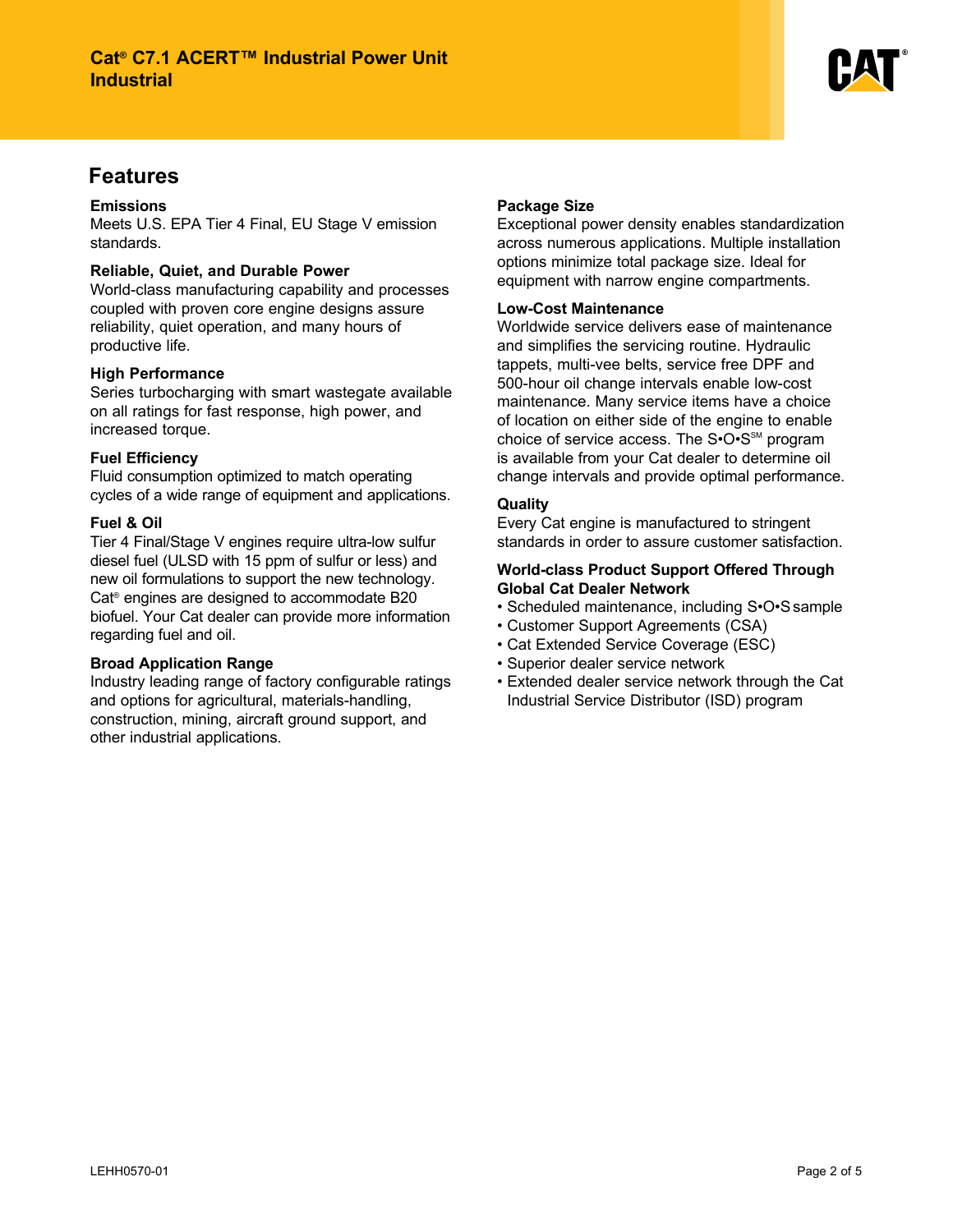

# **Standard Engine Equipment**

**Air Inlet**

Standard air cleaners

#### **Control System**

Full electronic control system, all connectors and wiring looms waterproof and designed to withstand harsh off-highway environments, flexible and configurable software features and well supported SAE J1939 CAN bus enables highly integrated machines

#### **Cooling System**

Top tank temperature 108°C (226°F) as standard to minimize cooling pack size, 50:50 water glycol mix, detailed guidance on cooling system design and validation available to ensure machine reliability

#### **Exhaust System**

Diesel particulate filter supplied with a range of inlet and outlet options, no ash service requirement, passive regeneration, selective catalytic reduction using supplied diesel exhaust fluid system

#### **Flywheels and Flywheel Housing**

Wide choice of drivetrain interfaces, including SAE1,

SAE2, or SAE3 configurations

#### **Fuel System**

Electronic high pressure common rail, ACERT™ Technology, innovative filter design to ensure maximum protection of the engine.

#### **Lube System**

Wide choice of sumps for different applications

#### **Power Take Off**

SAE A or SAE B flanges on left-hand side. Righthand side twin PTO also available. Engine power can also be taken from the front of the engine on some applications, factory fitted compressors are also available.

### **Dimensions**





(1) Length — 1769 mm (69.6 in) (2) Width — 916 mm (36.1 in) (3) Height — 1461 mm (57.5 in)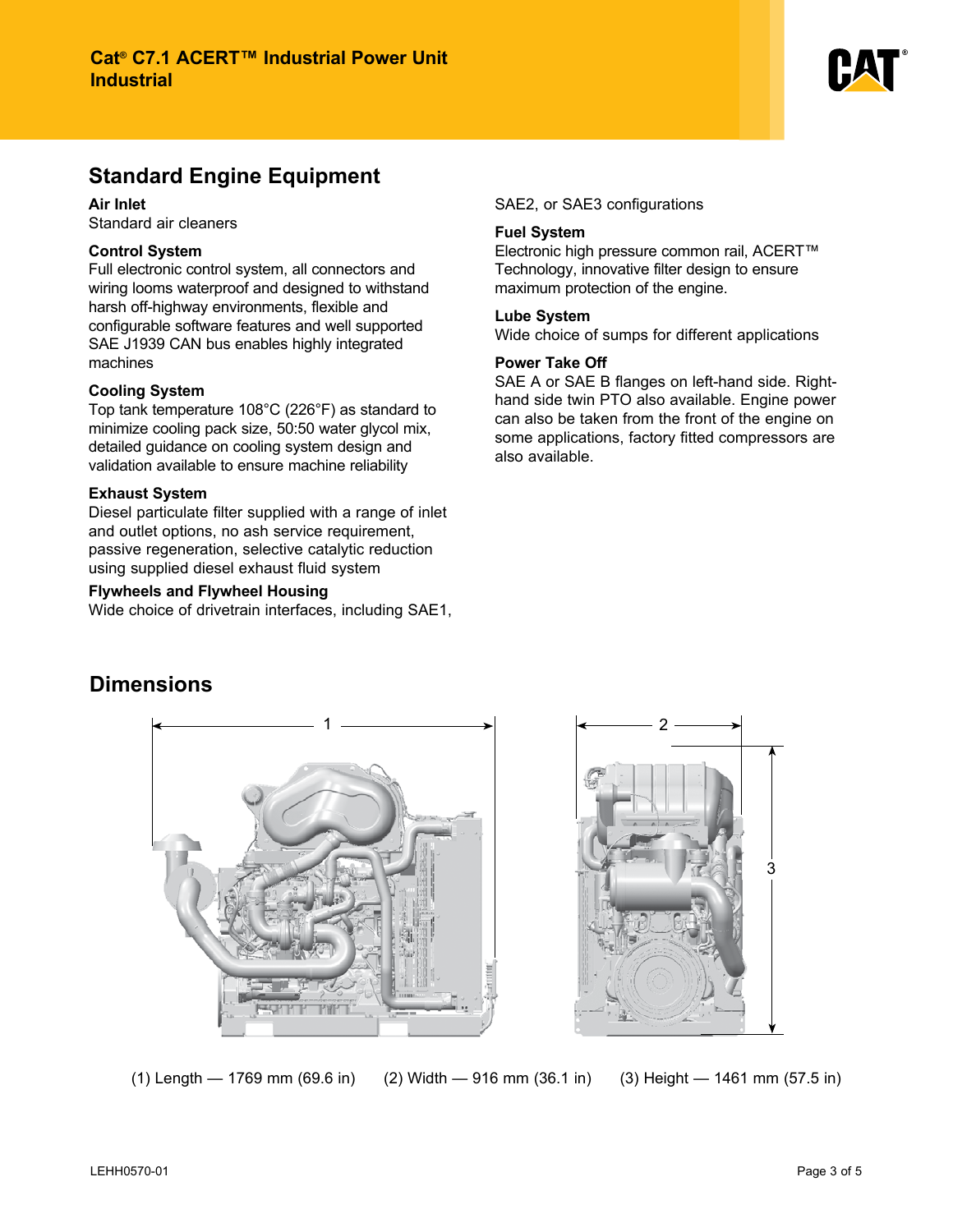

### **Performance Data – Preliminary**

**Turbocharged-Aftercooled – 2200 rpm 151-225 bkW/202-301.7 bhp**



#### **Speed Range**

| Rating             | <b>Speed</b><br>rpm | <b>Peak Power</b><br>bkW | <b>Peak Power</b><br>bhp | <b>Speed</b><br>rpm | <b>Peak Torque</b><br>$N \cdot m$ | <b>Peak Torque</b><br>lb-ft |
|--------------------|---------------------|--------------------------|--------------------------|---------------------|-----------------------------------|-----------------------------|
| B*                 | 2200                | 151.0                    | 202.5                    | 1400                | 983                               | 725.0                       |
| В                  | 2200                | 168.0                    | 225.3                    | 1400                | 1092                              | 805.0                       |
| $\mathsf{C}^\star$ | 2200                | 186.5                    | 250.1                    | 1400                | 1214                              | 895.0                       |
| С                  | 2200                | 205.0                    | 274.9                    | 1400                | 1257                              | 927.0                       |
| $\mathbf{C}^*$     | 2200                | 225.1                    | 301.0                    | 1400                | 1274                              | 939.0                       |

\*Curve shown

## **Rating Definitions and Conditions**

I**ND-B** for service where power and/or speed are cyclic (time at full load not to exceed 80%).

**IND-C (Intermittent)** is the horsepower and speed capability of the engine where maximum power and/or speed are cyclic (time at full load not to exceed 50%).

Additional ratings are available for specific customer requirements. Consult your Caterpillar dealer.

**Rating Conditions** are based on SAE J1995, inlet air standard conditions of 99 kPa (29.31 in Hg) dry barometer and 25ºC (77ºF) temperature. Performance measured using a standard fuel with fuel gravity of 35º API having a lower heating value of 42 780 kJ/kg (18,390 btu/lb) when used at 29ºC (84.2ºF) with a density of 838.9 g/L.